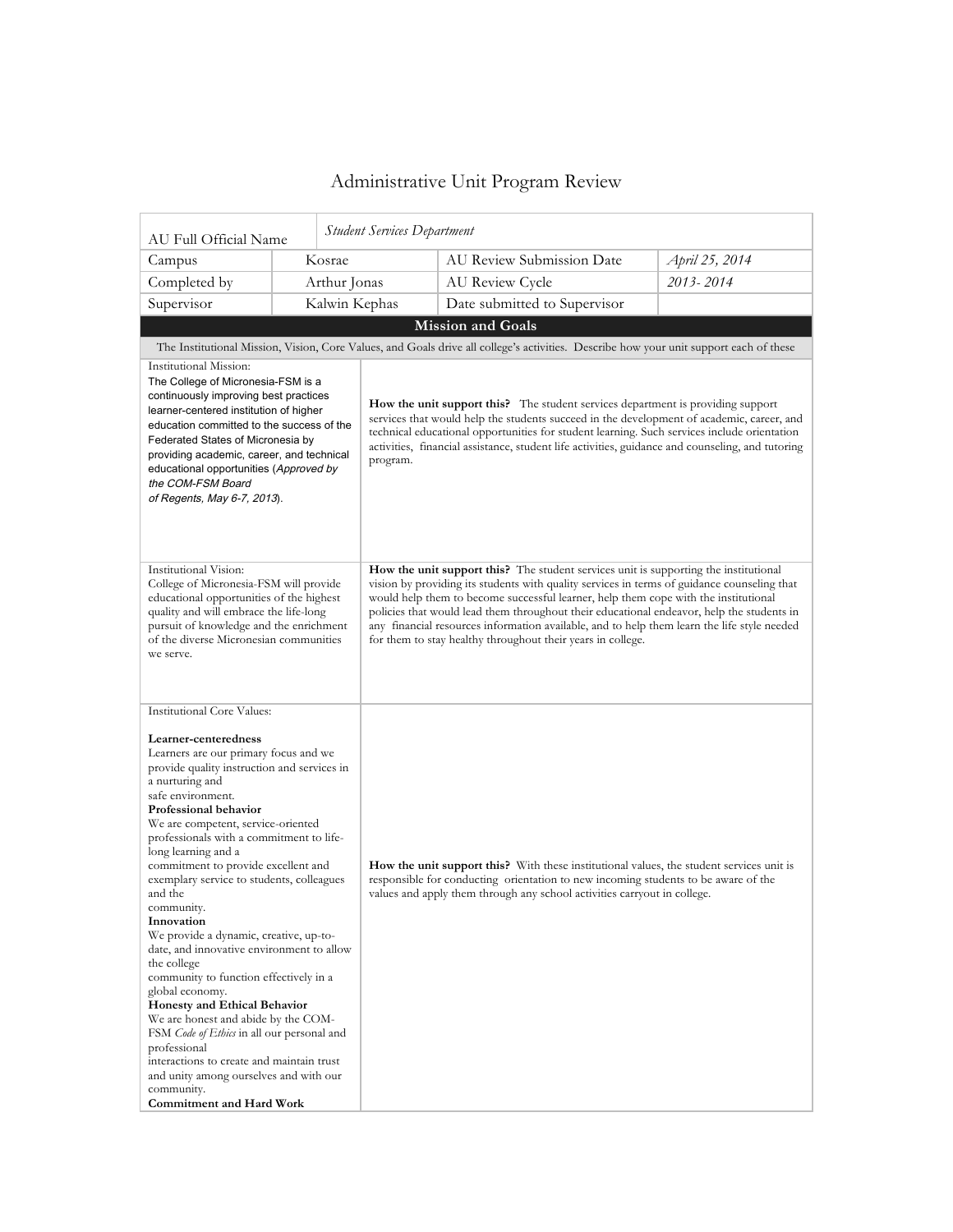| We commit and invest our time, energy<br>and resources to create a rigorous, high<br>quality-learning<br>environment.<br>Teamwork<br>We live in a community where<br>collaboration, open-mindedness, respect<br>and support for each<br>other help us achieve our mission.<br>Accountability<br>We are responsible for and accountable in<br>our daily activities to our partners and the<br>community<br>we serve. We comply with all applicable<br>regulations and use our resources<br>efficiently and<br>effectively to maintain a high level of trust<br>and confidence. |                                                                                                  |                                                               |                                                                                                                                                                                                                                                                                                                                                                                                                                                                                        |            |
|-------------------------------------------------------------------------------------------------------------------------------------------------------------------------------------------------------------------------------------------------------------------------------------------------------------------------------------------------------------------------------------------------------------------------------------------------------------------------------------------------------------------------------------------------------------------------------|--------------------------------------------------------------------------------------------------|---------------------------------------------------------------|----------------------------------------------------------------------------------------------------------------------------------------------------------------------------------------------------------------------------------------------------------------------------------------------------------------------------------------------------------------------------------------------------------------------------------------------------------------------------------------|------------|
| <b>Institutional Strategic Goals:</b><br>Focus on student success<br>1)<br>Emphasize academics<br>2)<br>offerings in service to national<br>needs.<br>Be financially sound, fiscally<br>3)<br>responsible, and build<br>resources in anticipation of<br>future needs.<br>Invest in and build a strong<br>4)<br>capacity in human capital.<br>Become a learning institution<br>5)<br>through development of a<br>learning culture guided by a<br>learning leaders.<br>Evoke in image of quality.<br>6)                                                                         |                                                                                                  |                                                               | <b>How the unit support this?</b> The services provided by the student services unit focuses<br>on satisfaction and success of student by making sure that students are given assistance<br>they need in a timely manner and provide the quality services as needed. The student<br>services unit is also enhancing skills and knowledge of the staff through cross training to<br>help the students satisfy their needs at all times and become successful learners.                  |            |
|                                                                                                                                                                                                                                                                                                                                                                                                                                                                                                                                                                               |                                                                                                  |                                                               |                                                                                                                                                                                                                                                                                                                                                                                                                                                                                        |            |
| <b>Mission Statement</b><br>To promote student development and<br>leadership by providing quality programs<br>and services that fulfill the diverse<br>educational, recreational, social, and multi-<br>cultural needs of the student population<br>and the college community.                                                                                                                                                                                                                                                                                                | AU Mission, Goals, and Objectives)<br>Goals: Foster student success, access<br>and satisfaction. |                                                               | Objectives:<br>1. Promote strategic enrollment<br>management for the College<br>2. Become more student-centered in the<br>development of specific college system<br>policies and procedures<br>3. Promote timely college tenure and<br>graduation of students with mastery of<br>array of core learning objectives, including<br>civic mindedness and self-value<br>4. Develop a student-friendly campus<br>environment that encourages and enables<br>students to be health conscious |            |
|                                                                                                                                                                                                                                                                                                                                                                                                                                                                                                                                                                               | AU Description, Data and Trends Analysis                                                         |                                                               |                                                                                                                                                                                                                                                                                                                                                                                                                                                                                        |            |
| Describe the purpose, components, and<br>staffing of the AU                                                                                                                                                                                                                                                                                                                                                                                                                                                                                                                   |                                                                                                  | student to become successful. The components are shown below. | Students services department has five divisions that are designated to help support                                                                                                                                                                                                                                                                                                                                                                                                    |            |
|                                                                                                                                                                                                                                                                                                                                                                                                                                                                                                                                                                               | <b>Current Staffing.</b> Complete the table below                                                |                                                               |                                                                                                                                                                                                                                                                                                                                                                                                                                                                                        |            |
| List each position by classification                                                                                                                                                                                                                                                                                                                                                                                                                                                                                                                                          | Percent of<br>Employment                                                                         | Months per Year of<br>Employment                              | Source of Funding                                                                                                                                                                                                                                                                                                                                                                                                                                                                      | <b>FTE</b> |
| <b>Student Service Coordinator</b><br><b>OARR</b>                                                                                                                                                                                                                                                                                                                                                                                                                                                                                                                             |                                                                                                  | 12<br>12                                                      | <b>COM-FSM Budget</b><br><b>COM-FSM Budget</b>                                                                                                                                                                                                                                                                                                                                                                                                                                         |            |
|                                                                                                                                                                                                                                                                                                                                                                                                                                                                                                                                                                               |                                                                                                  |                                                               |                                                                                                                                                                                                                                                                                                                                                                                                                                                                                        |            |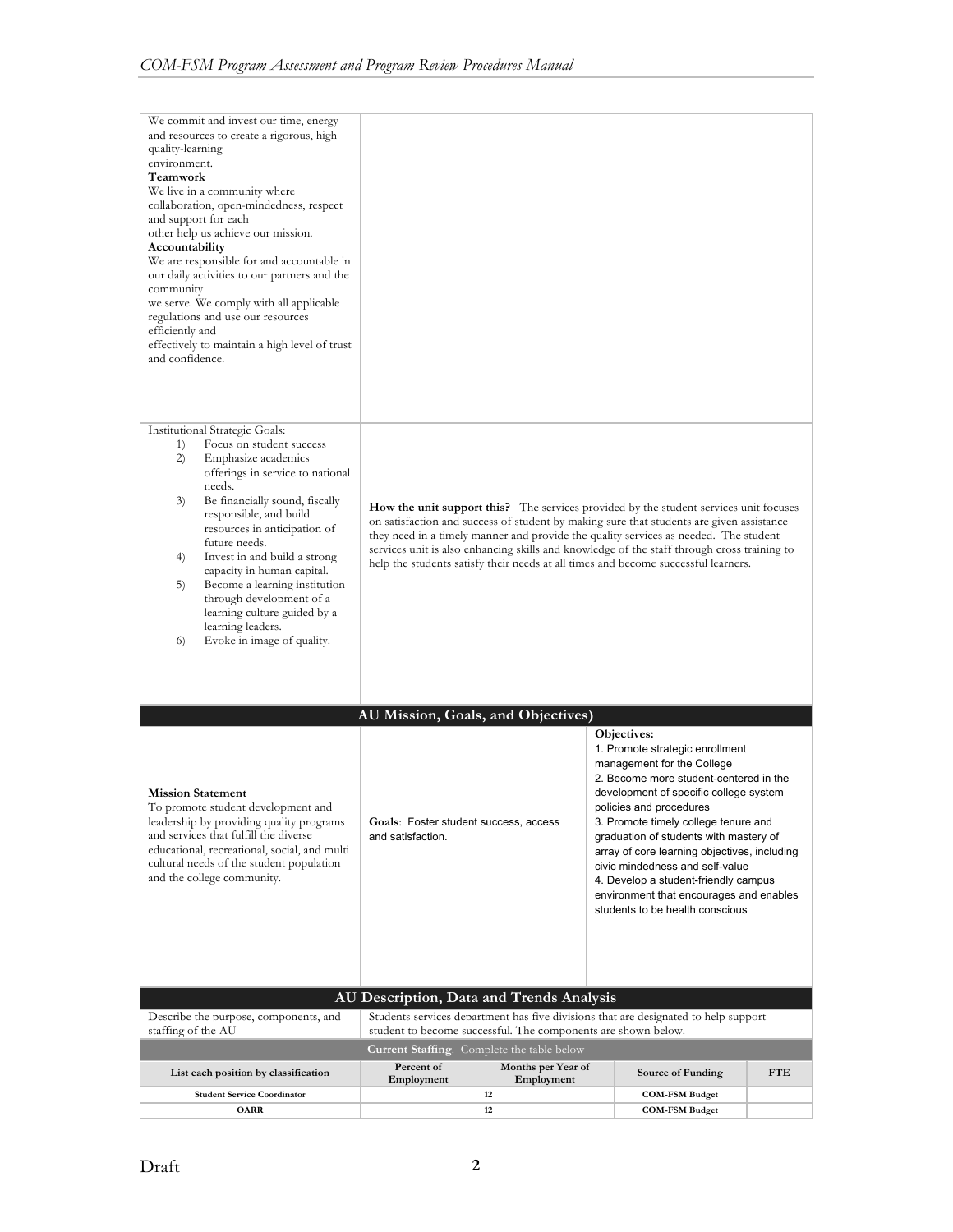| <b>FAO</b>                                                                                                                                                                                                                                                                                                                                                                                                                                                             |                                                                                                                                                                                                                                                             | 12              |                            |  | <b>COM-FSM Budget</b>             |  |                                            |
|------------------------------------------------------------------------------------------------------------------------------------------------------------------------------------------------------------------------------------------------------------------------------------------------------------------------------------------------------------------------------------------------------------------------------------------------------------------------|-------------------------------------------------------------------------------------------------------------------------------------------------------------------------------------------------------------------------------------------------------------|-----------------|----------------------------|--|-----------------------------------|--|--------------------------------------------|
| HC                                                                                                                                                                                                                                                                                                                                                                                                                                                                     | 12                                                                                                                                                                                                                                                          |                 | <b>COM-FSM Budget</b>      |  |                                   |  |                                            |
| <b>PCC</b>                                                                                                                                                                                                                                                                                                                                                                                                                                                             | 12                                                                                                                                                                                                                                                          |                 | <b>COM-FSM Budget</b>      |  |                                   |  |                                            |
|                                                                                                                                                                                                                                                                                                                                                                                                                                                                        | Other Resources. Complete the table below                                                                                                                                                                                                                   |                 |                            |  |                                   |  |                                            |
|                                                                                                                                                                                                                                                                                                                                                                                                                                                                        |                                                                                                                                                                                                                                                             |                 | <b>Number of Hours</b>     |  | <b>Overall Cost</b>               |  |                                            |
| List each position by classification<br><b>Tutoring services</b>                                                                                                                                                                                                                                                                                                                                                                                                       | <b>Services Provided</b><br>Helps providing tutoring<br>service for improving and                                                                                                                                                                           |                 | 3 hrs/day                  |  | \$10,000/yr.                      |  | Source of Funding<br><b>COM-FSM Budget</b> |
| enhancing students<br>academic difficulties.                                                                                                                                                                                                                                                                                                                                                                                                                           |                                                                                                                                                                                                                                                             |                 |                            |  |                                   |  |                                            |
| Utilize the data provided in the above table in a discussion of the appropriateness of the staffing levels of the AU                                                                                                                                                                                                                                                                                                                                                   |                                                                                                                                                                                                                                                             |                 |                            |  |                                   |  |                                            |
| Tutorial service staff were selected based on their credentials.                                                                                                                                                                                                                                                                                                                                                                                                       |                                                                                                                                                                                                                                                             |                 |                            |  |                                   |  |                                            |
|                                                                                                                                                                                                                                                                                                                                                                                                                                                                        | How does this AU serve the population of the College?                                                                                                                                                                                                       |                 |                            |  |                                   |  |                                            |
| The student services unit is providing orientation of school policies through students handbook, college catalog, provide academic and personal counseling,<br>process students request in terms of transcripts, degrees, registering students, providing scholarship information to students, helping students filling<br>FAFSA form, coordinating tutoring services to the students, and provide awareness activities that will sustain students healthy life style. |                                                                                                                                                                                                                                                             |                 |                            |  |                                   |  |                                            |
| Since the previous AU program review, what significant changes have occurred that impact the services of the AU?                                                                                                                                                                                                                                                                                                                                                       |                                                                                                                                                                                                                                                             |                 |                            |  |                                   |  |                                            |
|                                                                                                                                                                                                                                                                                                                                                                                                                                                                        |                                                                                                                                                                                                                                                             |                 |                            |  |                                   |  |                                            |
| AU's effectiveness to the population<br>that interacts with it?                                                                                                                                                                                                                                                                                                                                                                                                        | What methods are used to evaluate<br>What do the results of the above<br>How have the results of this analysis<br>methods of evaluation indicate about<br>been used to make improvements to<br>the effectiveness of the AU?<br>services provided by the AU? |                 |                            |  |                                   |  |                                            |
| Student Survey, logging of students participation<br>on a given activity.                                                                                                                                                                                                                                                                                                                                                                                              | Students indicated satisfaction of activities<br>Cross training had been implemented to upgrade<br>provided. Although the participation of the<br>the skills and knowledge of student service staff.<br>activities provided sometimes less than 50%.        |                 |                            |  |                                   |  |                                            |
|                                                                                                                                                                                                                                                                                                                                                                                                                                                                        |                                                                                                                                                                                                                                                             |                 |                            |  |                                   |  |                                            |
|                                                                                                                                                                                                                                                                                                                                                                                                                                                                        | Provide any other relevant data that are relevant to this AU program review                                                                                                                                                                                 |                 |                            |  |                                   |  |                                            |
|                                                                                                                                                                                                                                                                                                                                                                                                                                                                        |                                                                                                                                                                                                                                                             |                 |                            |  |                                   |  |                                            |
|                                                                                                                                                                                                                                                                                                                                                                                                                                                                        | Strengths, Weaknesses, Opportunities, Challenges (SWOC)                                                                                                                                                                                                     |                 |                            |  |                                   |  |                                            |
| Based on analysis in the preceding<br>sections, what are the AU's strengths?                                                                                                                                                                                                                                                                                                                                                                                           | Strength: Staff are dedicated to their responsibilities despite challenges.                                                                                                                                                                                 |                 |                            |  |                                   |  |                                            |
| Based on analysis in the preceding<br>sections, what are the AU's weaknesses?                                                                                                                                                                                                                                                                                                                                                                                          | Weaknesses: 90% of the department staff do not comply with the working hour.<br>Limited counselor.                                                                                                                                                          |                 |                            |  |                                   |  |                                            |
| Based on analysis in the preceding<br>sections, what opportunities existing for<br>the AU?                                                                                                                                                                                                                                                                                                                                                                             | Opportunities: Learn from each other and participating in staff development activities.                                                                                                                                                                     |                 |                            |  |                                   |  |                                            |
| Based on analysis in the preceding<br>sections, what challenges exist for the<br>AU?                                                                                                                                                                                                                                                                                                                                                                                   | Challenges: Funding limitation limits the AU staff to participate in some appropriate off<br>island training that would upgrade their skills and knowledge needed for each particular<br>area within the department.                                        |                 |                            |  |                                   |  |                                            |
|                                                                                                                                                                                                                                                                                                                                                                                                                                                                        | Evaluation of Processes used by AU                                                                                                                                                                                                                          |                 |                            |  |                                   |  |                                            |
|                                                                                                                                                                                                                                                                                                                                                                                                                                                                        |                                                                                                                                                                                                                                                             |                 |                            |  |                                   |  |                                            |
| Describe any on-going systematic method used to evaluate the efficacy of processes used by the AU.<br>The evaluation of Processes used by the AU is done through worksheet 1,2, and 3.                                                                                                                                                                                                                                                                                 |                                                                                                                                                                                                                                                             |                 |                            |  |                                   |  |                                            |
| Provide example (s) of how this AU program review has led to continuous quality improvement                                                                                                                                                                                                                                                                                                                                                                            |                                                                                                                                                                                                                                                             |                 |                            |  |                                   |  |                                            |
| Collaboration between tutors and instructors was established through implementation of a new strategy to help both tutors and instructors carry out the<br>service effectively.                                                                                                                                                                                                                                                                                        |                                                                                                                                                                                                                                                             |                 |                            |  |                                   |  |                                            |
|                                                                                                                                                                                                                                                                                                                                                                                                                                                                        | <b>Service Area Outcomes Assessment</b>                                                                                                                                                                                                                     |                 |                            |  |                                   |  |                                            |
|                                                                                                                                                                                                                                                                                                                                                                                                                                                                        | List AU's Service Area Outcomes by completing the expandable table below                                                                                                                                                                                    |                 |                            |  |                                   |  |                                            |
| <b>Service Area Outcomes</b>                                                                                                                                                                                                                                                                                                                                                                                                                                           |                                                                                                                                                                                                                                                             | Date Assessment | Date(s) Data               |  | Date(s) Data Used                 |  | Number of Cycle                            |
| 1)<br>Retention rate will be increased by 5%                                                                                                                                                                                                                                                                                                                                                                                                                           | April 25, 2014                                                                                                                                                                                                                                              | Completed       | Analyzed<br>April 21, 2014 |  | for Improvement<br>April 25, 2014 |  | Completed<br>2                             |
| 2)<br>Successfully navigate admission through<br>registration process                                                                                                                                                                                                                                                                                                                                                                                                  |                                                                                                                                                                                                                                                             | Same as above   | Same as above              |  | Same as above                     |  | 2                                          |
|                                                                                                                                                                                                                                                                                                                                                                                                                                                                        |                                                                                                                                                                                                                                                             |                 |                            |  |                                   |  |                                            |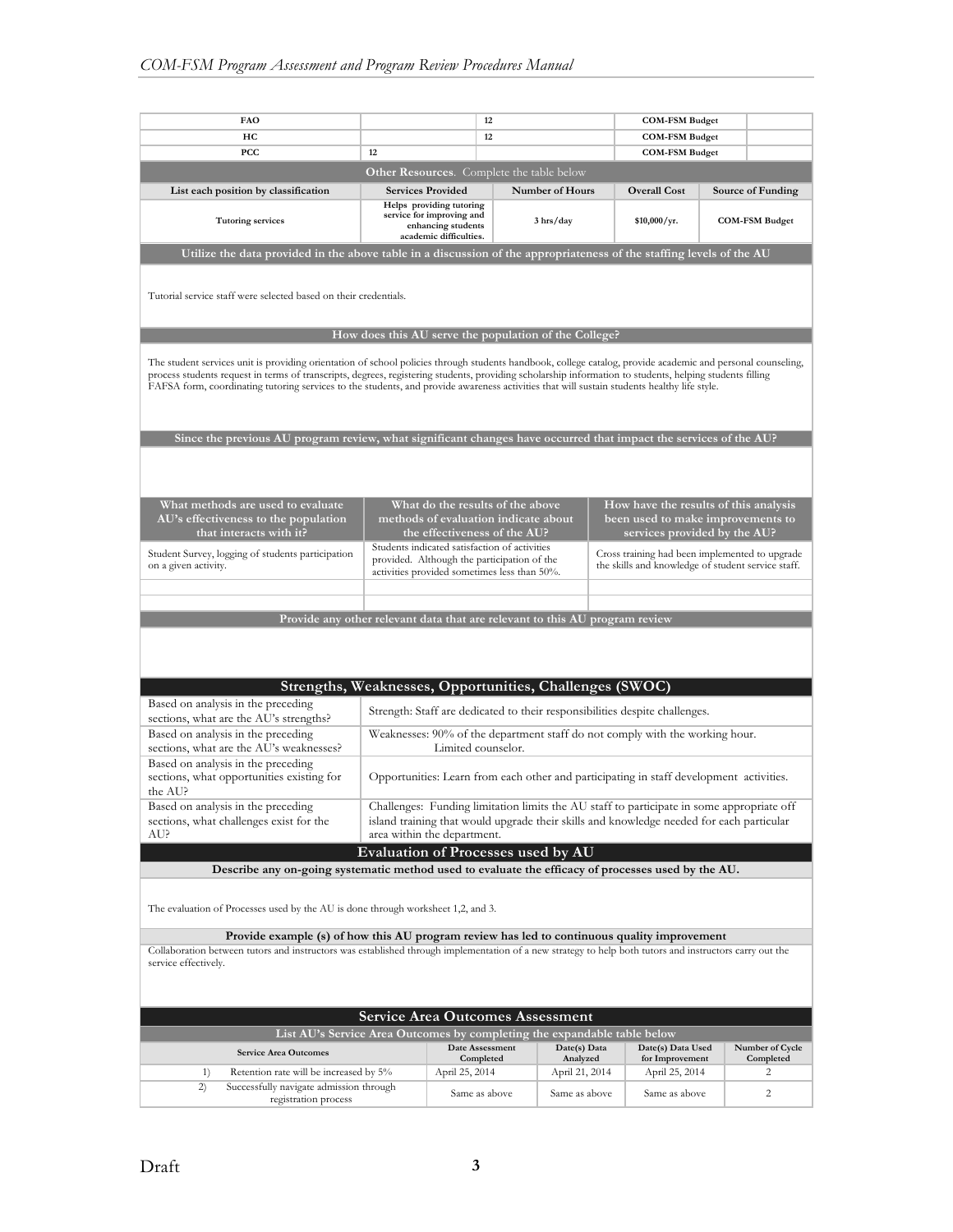| <b>Outcome</b> |                                                                                                                                                                                                                               |         | AU Assessment. Complete the expandable table below                                                                                                                        | Criteria for                                                                                                   | Summary of Data                                                                                                                                                                                                                                           |                                                                                                                                                                                                                                                                                                                    |
|----------------|-------------------------------------------------------------------------------------------------------------------------------------------------------------------------------------------------------------------------------|---------|---------------------------------------------------------------------------------------------------------------------------------------------------------------------------|----------------------------------------------------------------------------------------------------------------|-----------------------------------------------------------------------------------------------------------------------------------------------------------------------------------------------------------------------------------------------------------|--------------------------------------------------------------------------------------------------------------------------------------------------------------------------------------------------------------------------------------------------------------------------------------------------------------------|
| <b>Numbers</b> | <b>Intended Outcomes</b>                                                                                                                                                                                                      |         | <b>Means of Assessment</b>                                                                                                                                                | <b>Success</b>                                                                                                 | Collected                                                                                                                                                                                                                                                 | <b>Use of Results</b>                                                                                                                                                                                                                                                                                              |
| #1             | Retention increase by 5%                                                                                                                                                                                                      |         | Provide tutoring<br>services.<br>Improve counseling<br>services.<br>Conduct workshop<br>and awareness<br>activities to help<br>students remain in<br>school.              | 5% of the<br>college<br>enrollment will<br>be increased                                                        | The enrollment for<br>Fall 2013 was 243<br>whereas the Spring<br>enrollment<br>decreased to 158.<br>The enrollment<br>data reported has<br>shown that the<br>criterion for<br>success was not<br>met.                                                     | From the result<br>shown here the<br>student service<br>department is<br>working on an<br>improvement<br>planning for<br>increasing<br>retention rate<br>for the next<br>assessment<br>cycle.                                                                                                                      |
| #2             | Successfully navigate admission through<br>registration process.                                                                                                                                                              |         | Conduct orientation<br>to new incoming<br>students prior to Fall<br>registration.<br>Conduct workshop<br>on the use of SIS as<br>relate to IDP, and<br>other information. | $90\%$ of the<br>students will<br>successfully<br>navigate through<br>admission to<br>registration<br>process. | During Fall 2013<br>registration 243<br>students completed<br>their registration<br>successfully. In<br>Spring 2014 more<br>than 90%<br>successfully went<br>through admission<br>process.<br>Therefore, the<br>criterion for<br>success has been<br>met. | The online<br>registration had<br>launched during<br>2014 Spring<br>semester,<br>however there<br>was a problem<br>in encountered<br>which slows<br>down the<br>registration<br>process. For this<br>reason, the<br>planning to<br>improve the<br>online process is<br>in progress for<br>the coming<br>semesters. |
|                |                                                                                                                                                                                                                               |         |                                                                                                                                                                           |                                                                                                                |                                                                                                                                                                                                                                                           |                                                                                                                                                                                                                                                                                                                    |
|                | How has AU's assessment of Service Area Outcomes led to improvements in services provided to patrons                                                                                                                          |         |                                                                                                                                                                           |                                                                                                                |                                                                                                                                                                                                                                                           |                                                                                                                                                                                                                                                                                                                    |
|                | The assessment of service area outcome that was not meeting its criterion has prompted the SS department to further plan for improvement.                                                                                     |         |                                                                                                                                                                           |                                                                                                                |                                                                                                                                                                                                                                                           |                                                                                                                                                                                                                                                                                                                    |
|                |                                                                                                                                                                                                                               |         | What challenges remain to make the AU more effective?                                                                                                                     |                                                                                                                |                                                                                                                                                                                                                                                           |                                                                                                                                                                                                                                                                                                                    |
|                |                                                                                                                                                                                                                               |         |                                                                                                                                                                           |                                                                                                                |                                                                                                                                                                                                                                                           |                                                                                                                                                                                                                                                                                                                    |
|                |                                                                                                                                                                                                                               |         |                                                                                                                                                                           |                                                                                                                |                                                                                                                                                                                                                                                           |                                                                                                                                                                                                                                                                                                                    |
|                |                                                                                                                                                                                                                               |         |                                                                                                                                                                           |                                                                                                                |                                                                                                                                                                                                                                                           |                                                                                                                                                                                                                                                                                                                    |
|                | Describe how the AU's Service Area Outcomes are linked to the Institutional Strategic Goals<br><b>Institutional Strategic Goals</b>                                                                                           |         | <b>AU Service Area Outcomes</b>                                                                                                                                           |                                                                                                                | Linkages                                                                                                                                                                                                                                                  |                                                                                                                                                                                                                                                                                                                    |
|                | Promote strategic enrollment management plan for                                                                                                                                                                              |         | Successfully navigate through the admissions to                                                                                                                           |                                                                                                                |                                                                                                                                                                                                                                                           |                                                                                                                                                                                                                                                                                                                    |
|                | the college.                                                                                                                                                                                                                  |         | registration process.                                                                                                                                                     |                                                                                                                | Strategic Goal #2                                                                                                                                                                                                                                         |                                                                                                                                                                                                                                                                                                                    |
|                | Become more student center in the development of<br>college system policies and procedures.                                                                                                                                   |         | Fully aware of college policies and procedures.                                                                                                                           |                                                                                                                | Strategic Goal #2                                                                                                                                                                                                                                         |                                                                                                                                                                                                                                                                                                                    |
|                | Promote timely college tenure and graduation of<br>students.                                                                                                                                                                  | manner. | Successfully graduated from college within a time                                                                                                                         |                                                                                                                | Strategic Goal #2                                                                                                                                                                                                                                         |                                                                                                                                                                                                                                                                                                                    |
|                | Develop a student friendly campus environment<br>that encourages and enables students to be health<br>conscious.                                                                                                              |         | Students will have better decision in caring for their<br>health.                                                                                                         |                                                                                                                | Strategic Goal #2                                                                                                                                                                                                                                         |                                                                                                                                                                                                                                                                                                                    |
|                |                                                                                                                                                                                                                               |         | <b>Evaluation of Progress toward previous Goals</b>                                                                                                                       |                                                                                                                |                                                                                                                                                                                                                                                           |                                                                                                                                                                                                                                                                                                                    |
|                |                                                                                                                                                                                                                               |         | List the goals from AU's previous program review                                                                                                                          |                                                                                                                |                                                                                                                                                                                                                                                           |                                                                                                                                                                                                                                                                                                                    |
| 1)<br>2)       | 50% of all FA eligible students will receive their FA awards by November 30 for Fall Semester and April 30 for Spring Semester.<br>60% of students are able to utilize and avail of the services extended by peer counseling. |         |                                                                                                                                                                           |                                                                                                                |                                                                                                                                                                                                                                                           |                                                                                                                                                                                                                                                                                                                    |
|                |                                                                                                                                                                                                                               |         |                                                                                                                                                                           |                                                                                                                |                                                                                                                                                                                                                                                           |                                                                                                                                                                                                                                                                                                                    |
|                | <b>Goals from previous AU Program Review</b>                                                                                                                                                                                  |         | Describe the level of success achieved in goals listed above                                                                                                              |                                                                                                                | <b>Level of Success Achieved</b>                                                                                                                                                                                                                          |                                                                                                                                                                                                                                                                                                                    |
|                | Receiving FA awards in a timely manner                                                                                                                                                                                        |         |                                                                                                                                                                           |                                                                                                                | More that 50% of the FA eligible students received their awards as scheduled.                                                                                                                                                                             |                                                                                                                                                                                                                                                                                                                    |
|                | Avail services extended by peer counseling.                                                                                                                                                                                   |         |                                                                                                                                                                           |                                                                                                                | The peer counseling assessment showed low participation in the awareness activities provided.                                                                                                                                                             |                                                                                                                                                                                                                                                                                                                    |
|                |                                                                                                                                                                                                                               |         |                                                                                                                                                                           |                                                                                                                |                                                                                                                                                                                                                                                           |                                                                                                                                                                                                                                                                                                                    |
|                |                                                                                                                                                                                                                               |         | In cases where resources were allocated toward goals, evaluate the efficacy of that spending                                                                              |                                                                                                                |                                                                                                                                                                                                                                                           |                                                                                                                                                                                                                                                                                                                    |
|                | Goals from previous AU Program Review                                                                                                                                                                                         |         | <b>Resources Allocated</b>                                                                                                                                                |                                                                                                                | <b>Efficacy of Spending</b>                                                                                                                                                                                                                               |                                                                                                                                                                                                                                                                                                                    |
|                |                                                                                                                                                                                                                               |         |                                                                                                                                                                           |                                                                                                                |                                                                                                                                                                                                                                                           |                                                                                                                                                                                                                                                                                                                    |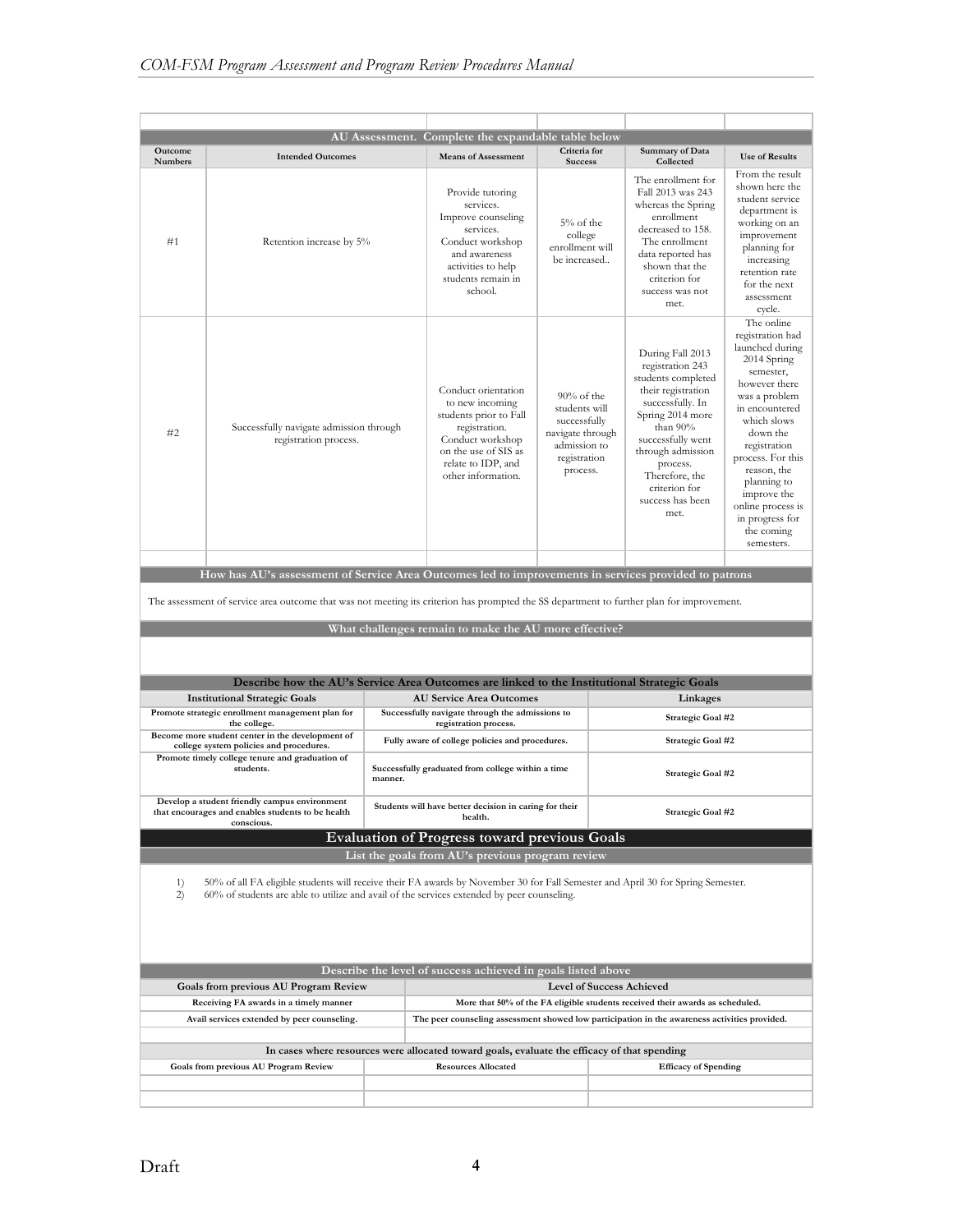|                                                                                                      | <b>Short-Term and Long-Term Goals</b>                                                                                                                                                                                                                                      |                                                                                        |  |  |  |
|------------------------------------------------------------------------------------------------------|----------------------------------------------------------------------------------------------------------------------------------------------------------------------------------------------------------------------------------------------------------------------------|----------------------------------------------------------------------------------------|--|--|--|
|                                                                                                      | Using the table below, list the short and long term goals (a minimum of two for each) for the AU. These goals should follow logically                                                                                                                                      |                                                                                        |  |  |  |
|                                                                                                      | from the information provided in the program review. Use a separate table for each additional goal                                                                                                                                                                         |                                                                                        |  |  |  |
|                                                                                                      | Short-Term Goals 1 (Two-Year Cycle)                                                                                                                                                                                                                                        |                                                                                        |  |  |  |
| <b>Identify Goal</b>                                                                                 | Increase enrollment rate                                                                                                                                                                                                                                                   |                                                                                        |  |  |  |
| Describe the plan to achieve the goal<br>( <i>i.e.</i> , action plan)                                | Student services department will arrange and collaborate with college faculty and other<br>municipalities. This will not limited to veterans on the island.                                                                                                                | staff in implementing recruitment activities through out the campus and the            |  |  |  |
| What measurable outcome is<br>anticipated for this goal?                                             | they met admission requirements.                                                                                                                                                                                                                                           | Those who are willing to enroll college will sign up and be given admission package if |  |  |  |
| What specific aspects of this goal can<br>be accomplished without additional<br>financial resources? |                                                                                                                                                                                                                                                                            |                                                                                        |  |  |  |
|                                                                                                      | Short-Term Goals 2 (Two-Year Cycle)                                                                                                                                                                                                                                        |                                                                                        |  |  |  |
| <b>Identify Goal</b>                                                                                 | average.                                                                                                                                                                                                                                                                   | Increase the number of students receiving grades on or above 2.00 grade point          |  |  |  |
| Describe the plan to achieve the goal<br>(i.e., action plan)                                         | Provide tutoring services and monitor the services.<br>Provide training to tutors prior to the implementation of the services.                                                                                                                                             |                                                                                        |  |  |  |
| What measurable outcome is<br>anticipated for this goal?                                             | Compare the students grade results after each semester during the assessment period.                                                                                                                                                                                       |                                                                                        |  |  |  |
| What specific aspects of this goal can<br>be accomplished without additional<br>financial resources? |                                                                                                                                                                                                                                                                            |                                                                                        |  |  |  |
|                                                                                                      | Long-Term Goals 1 (Five-Year Cycle)                                                                                                                                                                                                                                        |                                                                                        |  |  |  |
|                                                                                                      | Promote counseling practices by increasing counseling session time for individual and                                                                                                                                                                                      |                                                                                        |  |  |  |
| <b>Identify Goal</b><br>Describe the plan to achieve the goal                                        | group counseling.<br>Have 2 hours counseling per day for any individuals and 1 hour each week for group                                                                                                                                                                    |                                                                                        |  |  |  |
| (i.e., action plan)                                                                                  | counseling.                                                                                                                                                                                                                                                                |                                                                                        |  |  |  |
| What measurable outcome is<br>anticipated for this goal?                                             | Students will be more aware of the college policies and also keep track on their<br>academic standing and when to expect graduation.                                                                                                                                       |                                                                                        |  |  |  |
| What specific aspects of this goal can<br>be accomplished without additional<br>financial resources? |                                                                                                                                                                                                                                                                            |                                                                                        |  |  |  |
|                                                                                                      | Long-Term Goals 2 (Five-Year Cycle)                                                                                                                                                                                                                                        |                                                                                        |  |  |  |
| <b>Identify Goal</b>                                                                                 | Student service department will improve students attendance problem.                                                                                                                                                                                                       |                                                                                        |  |  |  |
| Describe the plan to achieve the goal<br>(i.e., action plan)                                         | The SS department will promote students attendance by providing activities that will<br>involve students participation.                                                                                                                                                    |                                                                                        |  |  |  |
| What measurable outcome is<br>anticipated for this goal?                                             | Keep attendance log and provide survey to students                                                                                                                                                                                                                         |                                                                                        |  |  |  |
| What specific aspects of this goal can<br>be accomplished without additional                         |                                                                                                                                                                                                                                                                            | The activities will mostly run by the student body association.                        |  |  |  |
| financial resources?                                                                                 |                                                                                                                                                                                                                                                                            |                                                                                        |  |  |  |
|                                                                                                      | <b>Requests for Resources</b>                                                                                                                                                                                                                                              |                                                                                        |  |  |  |
|                                                                                                      | Complete a new table for each short-term and long-term goals listed in the immediately preceding section that would require additional<br>financial resources. These requests for resources must follow logically from the information provided in this AU program review. |                                                                                        |  |  |  |
|                                                                                                      | o Short-Term Goal<br>o Long-Term Goal                                                                                                                                                                                                                                      |                                                                                        |  |  |  |
| <b>Goal Number and Goal Description</b>                                                              |                                                                                                                                                                                                                                                                            |                                                                                        |  |  |  |
| <b>Type of Resources</b><br>#1                                                                       | <b>Requested Dollar Amount</b><br>\$0                                                                                                                                                                                                                                      | <b>Potential Funding Source</b>                                                        |  |  |  |
| Human resources                                                                                      |                                                                                                                                                                                                                                                                            |                                                                                        |  |  |  |
|                                                                                                      |                                                                                                                                                                                                                                                                            |                                                                                        |  |  |  |
|                                                                                                      |                                                                                                                                                                                                                                                                            |                                                                                        |  |  |  |
|                                                                                                      | o Short-Term Goal<br>o Long-Term Goal                                                                                                                                                                                                                                      |                                                                                        |  |  |  |
| <b>Goal Number and Goal Description</b>                                                              |                                                                                                                                                                                                                                                                            |                                                                                        |  |  |  |
| <b>Type of Resources</b>                                                                             | <b>Requested Dollar Amount</b>                                                                                                                                                                                                                                             | <b>Potential Funding Source</b>                                                        |  |  |  |
| #2<br>Human resources                                                                                | \$10,000                                                                                                                                                                                                                                                                   | <b>COM-FSM Budget</b>                                                                  |  |  |  |
|                                                                                                      |                                                                                                                                                                                                                                                                            |                                                                                        |  |  |  |
|                                                                                                      |                                                                                                                                                                                                                                                                            |                                                                                        |  |  |  |
|                                                                                                      |                                                                                                                                                                                                                                                                            |                                                                                        |  |  |  |
|                                                                                                      | o Short-Term Goal<br>o Long-Term Goal                                                                                                                                                                                                                                      |                                                                                        |  |  |  |
| <b>Goal Number and Goal Description</b><br><b>Type of Resources</b>                                  | <b>Requested Dollar Amount</b>                                                                                                                                                                                                                                             | <b>Potential Funding Source</b>                                                        |  |  |  |
|                                                                                                      |                                                                                                                                                                                                                                                                            |                                                                                        |  |  |  |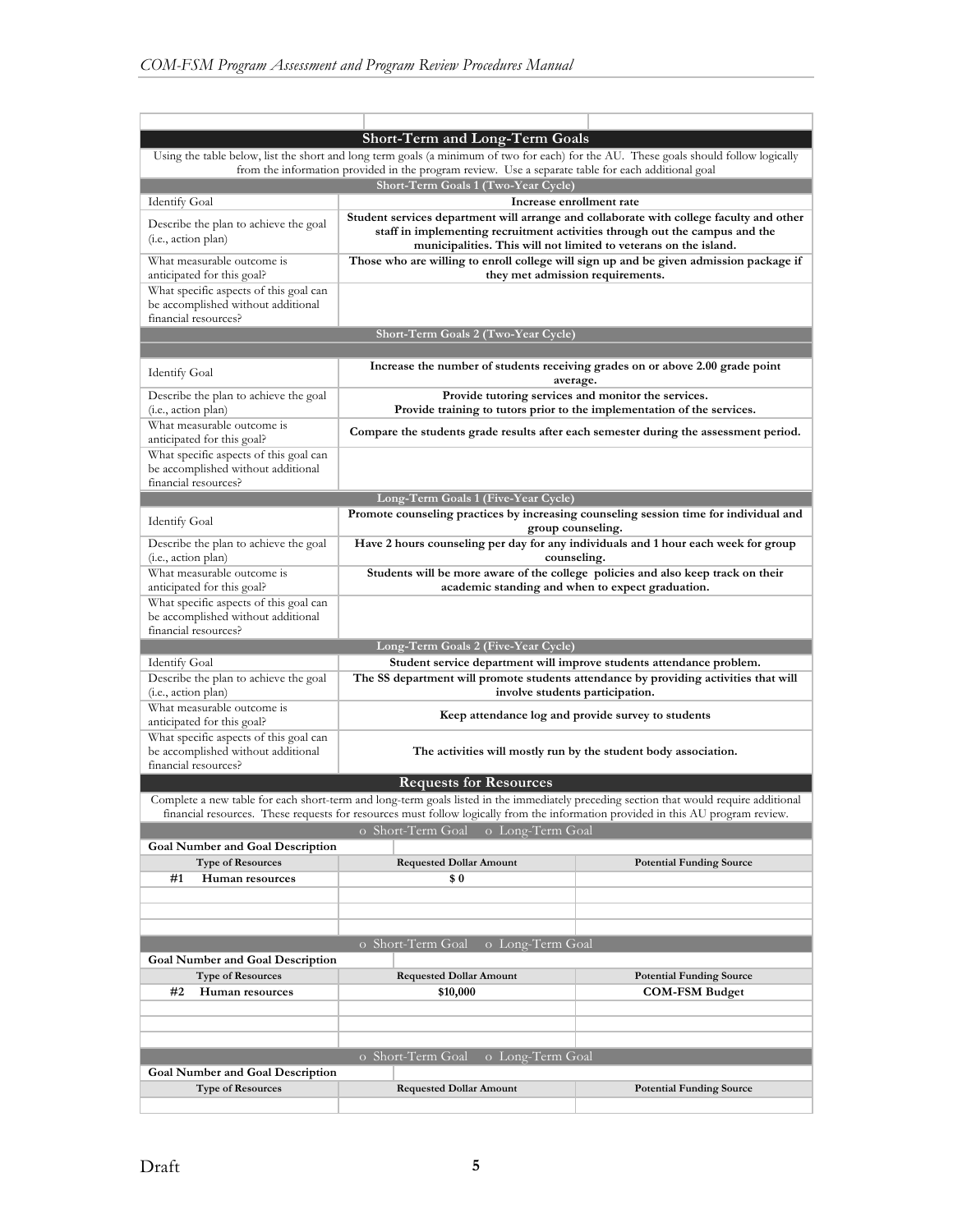|                                                                        | o Short-Term Goal<br>o Long-Term Goal                                                                                |                                                                                                                                   |
|------------------------------------------------------------------------|----------------------------------------------------------------------------------------------------------------------|-----------------------------------------------------------------------------------------------------------------------------------|
| <b>Goal Number and Goal Description</b>                                |                                                                                                                      |                                                                                                                                   |
| <b>Type of Resources</b>                                               | <b>Requested Dollar Amount</b>                                                                                       | <b>Potential Funding Source</b>                                                                                                   |
|                                                                        |                                                                                                                      |                                                                                                                                   |
|                                                                        |                                                                                                                      |                                                                                                                                   |
|                                                                        |                                                                                                                      |                                                                                                                                   |
|                                                                        |                                                                                                                      |                                                                                                                                   |
|                                                                        | <b>AU Program Review Summary</b>                                                                                     | This section provides the reader with an overview of the highlights, themes, and key segments of the AU program review. It should |
|                                                                        | include new information that is not mentioned in the preceding sections of this document.                            |                                                                                                                                   |
|                                                                        |                                                                                                                      |                                                                                                                                   |
|                                                                        |                                                                                                                      |                                                                                                                                   |
|                                                                        |                                                                                                                      |                                                                                                                                   |
|                                                                        |                                                                                                                      |                                                                                                                                   |
|                                                                        |                                                                                                                      |                                                                                                                                   |
|                                                                        |                                                                                                                      |                                                                                                                                   |
|                                                                        |                                                                                                                      |                                                                                                                                   |
|                                                                        |                                                                                                                      |                                                                                                                                   |
|                                                                        |                                                                                                                      |                                                                                                                                   |
|                                                                        |                                                                                                                      |                                                                                                                                   |
|                                                                        |                                                                                                                      |                                                                                                                                   |
|                                                                        |                                                                                                                      |                                                                                                                                   |
|                                                                        |                                                                                                                      |                                                                                                                                   |
|                                                                        |                                                                                                                      |                                                                                                                                   |
|                                                                        |                                                                                                                      |                                                                                                                                   |
|                                                                        |                                                                                                                      |                                                                                                                                   |
|                                                                        |                                                                                                                      |                                                                                                                                   |
|                                                                        | <b>Response Page</b>                                                                                                 |                                                                                                                                   |
|                                                                        | AU Vice President or appropriate immediate Management Supervisor                                                     |                                                                                                                                   |
| $\Box$ I concur with the findings contained in this AU program review. |                                                                                                                      |                                                                                                                                   |
|                                                                        | $\Box$ I concur with the findings contained in this AU program review with following exceptions (include a narrative |                                                                                                                                   |
| explaining the basis for each exception):                              |                                                                                                                      |                                                                                                                                   |
|                                                                        |                                                                                                                      |                                                                                                                                   |
|                                                                        |                                                                                                                      |                                                                                                                                   |
|                                                                        |                                                                                                                      |                                                                                                                                   |
|                                                                        | $\Box$ I do not concur with the findings contained in this AU program review (include a narrative exception):        |                                                                                                                                   |
|                                                                        |                                                                                                                      |                                                                                                                                   |
|                                                                        |                                                                                                                      |                                                                                                                                   |
|                                                                        |                                                                                                                      |                                                                                                                                   |
|                                                                        |                                                                                                                      |                                                                                                                                   |

## **Administrative Unit**

| Administrative unit                                          |                                                                                  |     | Date of Review              |    |  |
|--------------------------------------------------------------|----------------------------------------------------------------------------------|-----|-----------------------------|----|--|
| <b>Assessment/Review Cycle</b>                               |                                                                                  |     | <b>Reviewers</b>            |    |  |
| Please mark your responses to the following statements       |                                                                                  |     |                             |    |  |
| <b>Statement</b>                                             |                                                                                  | Yes | <b>Needs</b><br>Improvement | No |  |
| Administrative Unit. The administrative unit is identified.  |                                                                                  |     |                             |    |  |
| <b>Assessment Cycle.</b> The assessment cycle is identified. |                                                                                  |     |                             |    |  |
|                                                              | <b>Submitted by and Date:</b> The person directly responsible for completing the |     |                             |    |  |